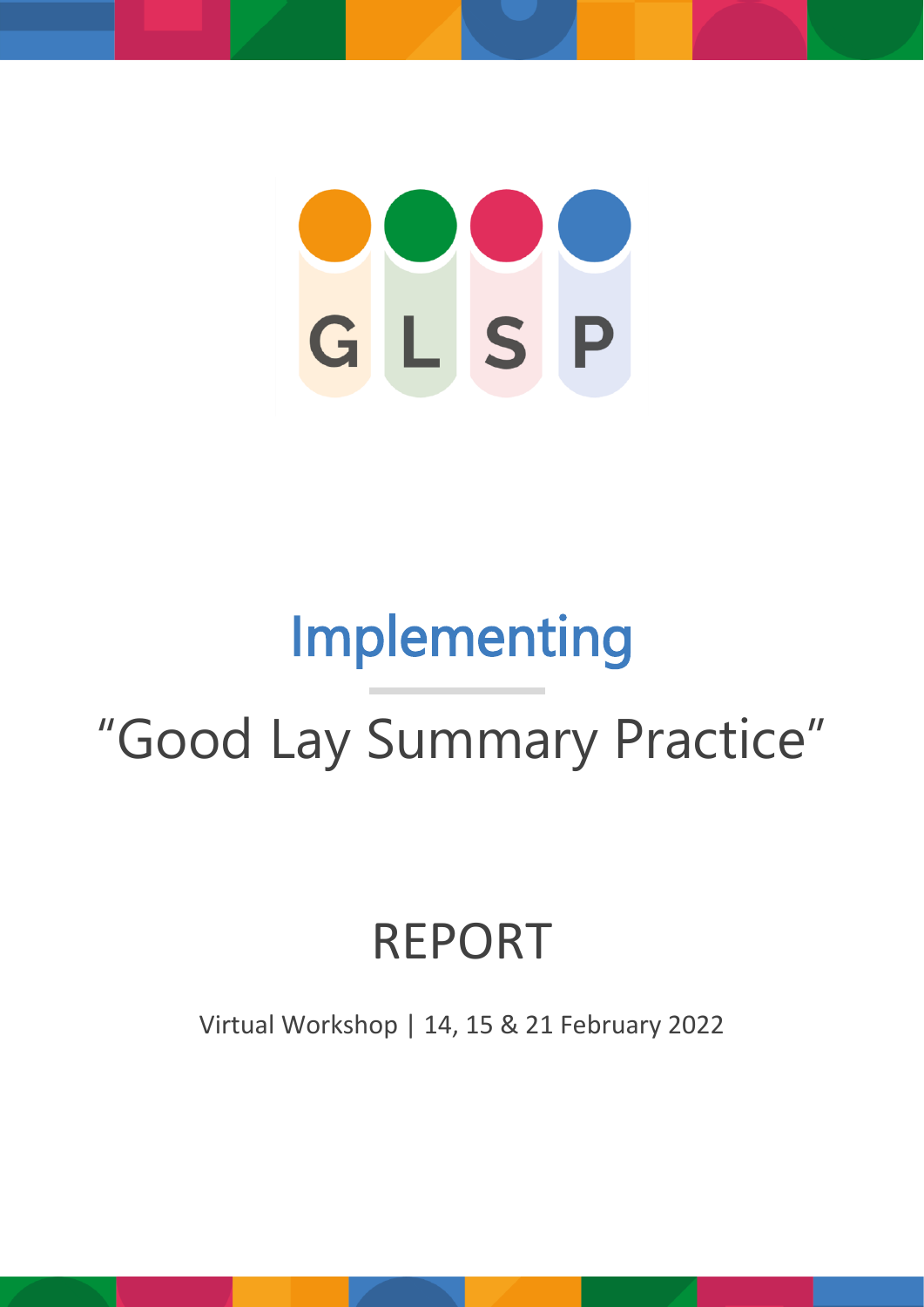

# Table of Content

| 1. Introduction                | $\overline{\mathbf{3}}$ |
|--------------------------------|-------------------------|
| 2. The genesis of GLSP         | $\overline{\mathbf{4}}$ |
| 3. What stakeholders agree on  | $\overline{4}$          |
| 4. The legal requirements      | 5                       |
| 5. The challenges              | 5                       |
| <b>6. Opportunities</b>        | 9                       |
| 7. The proposals for solutions | 9                       |
| 8. Conclusion                  | 13                      |
| 9. Annex: Workshop Programme   | 14                      |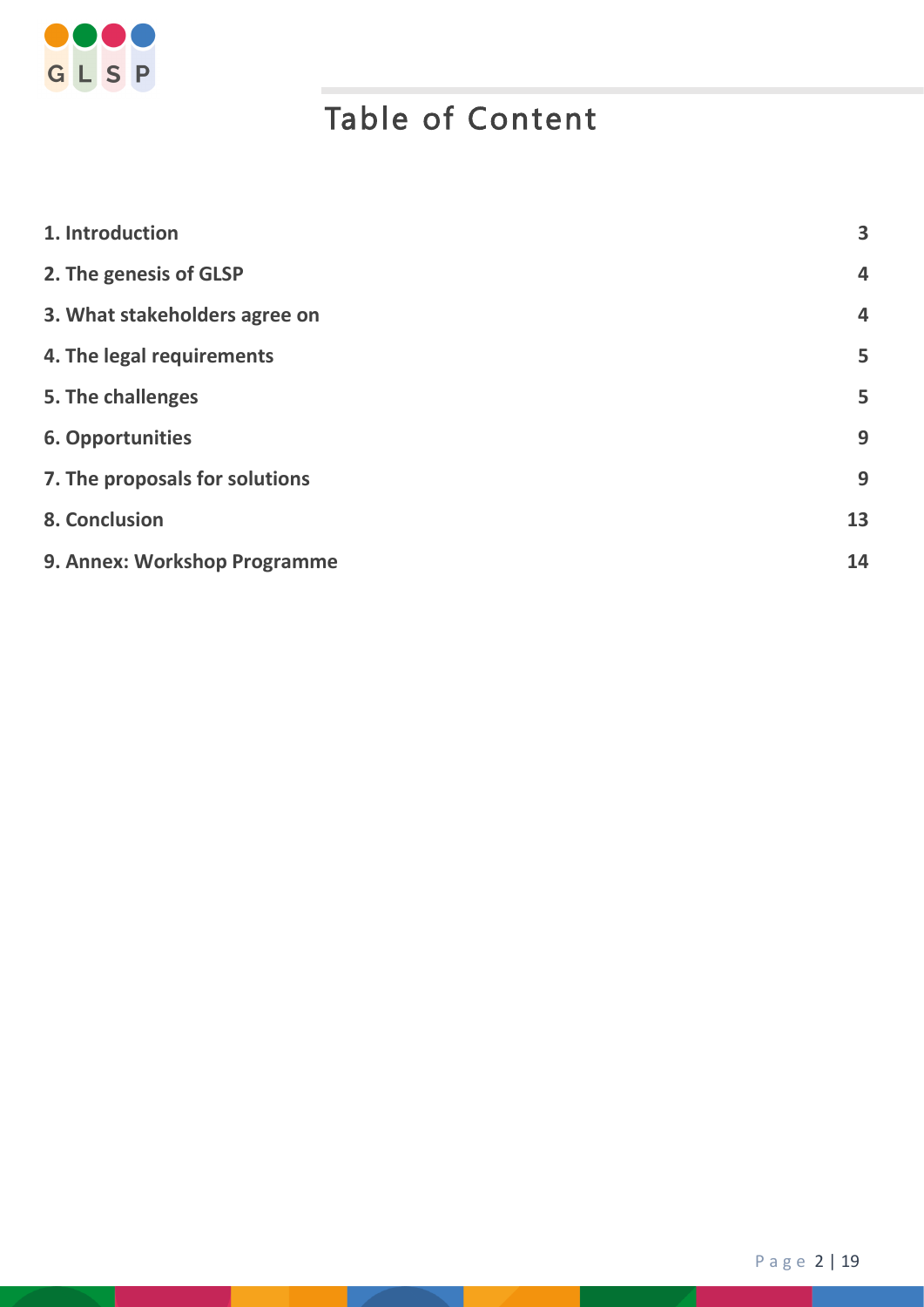

## 1. INTRODUCTION

2022 marks the start of a new era in clinical trials in Europe with the implementation of EU Clinical Trials Regulation (CTR) and Clinical Trials Information System (CTIS) going live on 31 January 2022. Significant new rules have come into effect alongside a series of non-legislative initiatives, bringing the hope of more efficient processes and greater patient benefit. Crucially, the new EU CTR has a focus on increasing transparency and creating new opportunities for patient engagement, notably in requiring trial sponsors to publish their results in lay summaries – documents purpose-built to be accessible to everyone. The challenge in making lay summaries available to patients and the public – with their simultaneous demands for readability and rigorous accuracy - was the subject of a multi-stakeholder workshop in February 2022, organised by EFPIA and EFGCP, and featuring input from patients, sponsors (industry and academia), and EU representatives (European Medicines Agency and European Commission).

Although many trial sponsors have been routinely producing reports aimed at non-professional audiences, this is the first time Europe has created a legal requirement – and associated rules - to inform patients and the public about each clinical trial in a manner which is easily understandable. As DG Santé put it at the meeting, "CTR is introducing stronger organisation and coordination across Europe for the assessment and oversight of clinical trials – with an increase in transparency." Representatives underlined how the policy environment in Europe is switching towards patient focus and engagement, and transparency.

The new requirement for lay summaries is much more than a long-overdue courtesy to trial participants, who obviously deserve clear information about how far their engagement has contributed to the advancement of science. It is also much more than an avenue for satisfying incidental curiosity about the development of a medicine or a treatment. What the systematic provision of these summaries amounts to is new and a necessary tool for developing and reinforcing the trust on which health research depends. Reliable and accessible information geared to a broad audience becomes a mechanism for dispelling public concerns that trials are part of an opaque black-box procedure. The impartiality implicit in these summaries offers the public and patients an unprecedented chance to understand what's going on in research, and gives researchers a channel to better communicate results. As DG Santé conveys, supporting public confidence in clinical trial processes has a positive effect in the overall EU regulatory system for medicines. More systematic public disclosure of the aims and outcomes of individual trials is breeding public confidence, contributing in turn to a more conducive environment for continued research.

While the concept is simple, its implementation is far less evident. The intrinsic challenges of combining readability and scientific rigour are undeniable, and the administrative aspects of planning, producing, translating and disseminating these reports are complex and potentially onerous. Inadequate compliance would be counterproductive insofar as it would risk destroying the very trust that the system is designed to consolidate. Inefficient compliance would make the processes so costly and time-consuming as to imperil diligent observance of the requirement. That is why a broad range of stakeholders have recognized the need for guidance on the implementation of GLSP, and are working towards refining it.

This workshop was a crucial link in that process, and a natural extension of the work that has preceded it. While the legislation lays down regulatory provisions for Lay Summaries (LS), and the guideline fills out many of the principles, effective implementation will require a clear understanding of each of the detailed tasks and processes necessary to attain the goal of improved understanding among patients and public. That is why, as the new legislation has come into effect in January 2022, a wide range of stakeholders – from authorities, sponsors (industry and academia), patients and civil society - are collaborating to explore how they can best deliver on this new responsibility, through a concept known as Good Lay Summary Practice.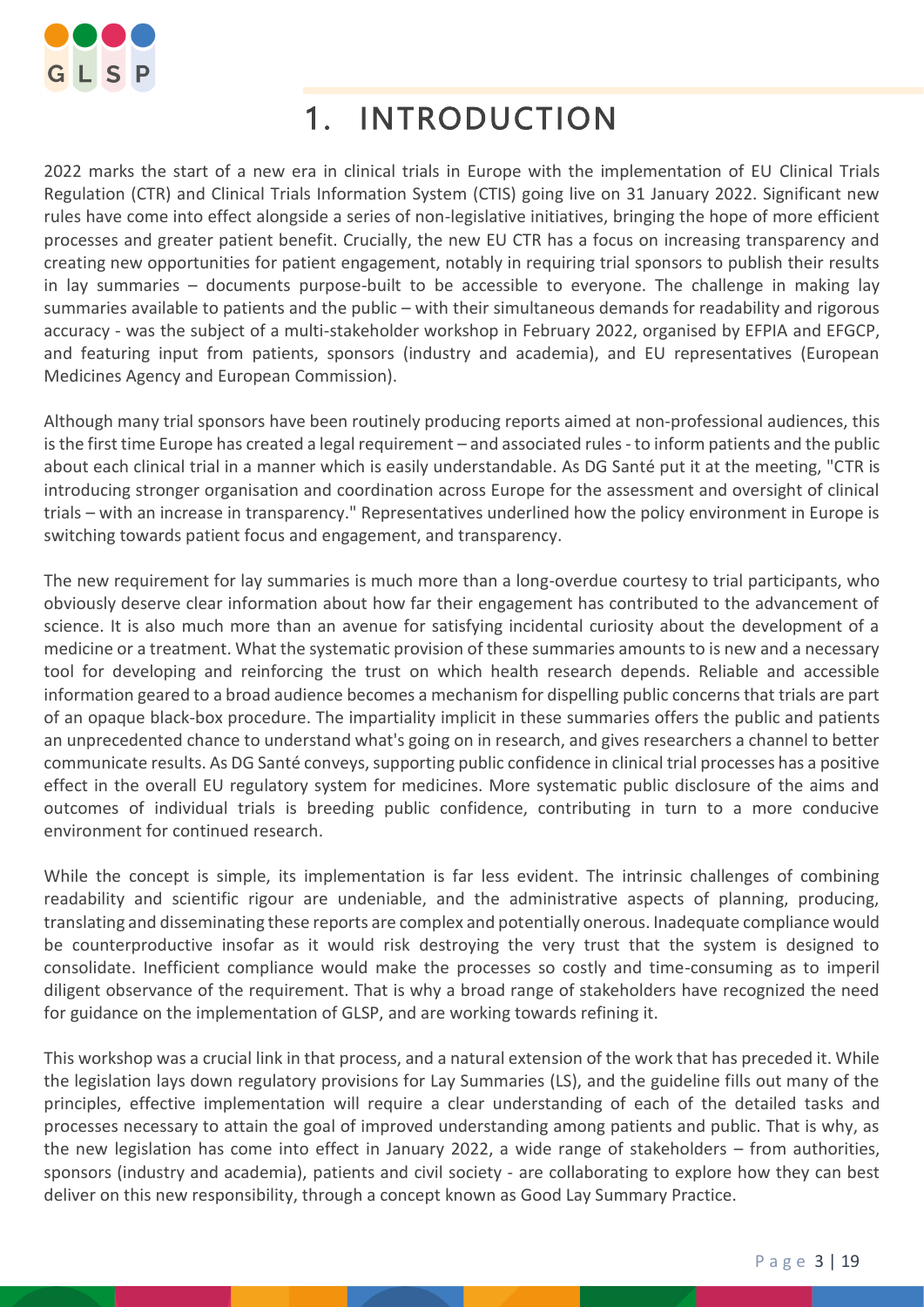

## 2. The genesis of GLSP

The development of GLSP is a remarkable instance of intense cooperation between the European Commission and stakeholders, featuring official publication of a guideline developed with input from both sides.

The EU's 2014 Clinical Trial Regulation that came into full effect 31 Jan 2022 imposes a broad obligation on all trial sponsors, commercial and non-commercial, to create and disseminate lay summaries of their clinical trial results. In preparation, in a self-styled Roadmap Initiative to Good Lay Summary Practice, more than 60 participants from EU and US pharmaceutical companies, CROs, academic institutions, patient organisations and not-for-profit organisations had created a draft guideline offering more specific guidance on the new requirement. That was reviewed by the European Commission's Clinical Trials Expert Group (CTEG), revised accordingly, and subsequently adopted by CTEG. In a rare exception to EU rule-making procedures, this was published in late 2021 in EudraLex Volume 10 as the "Good Lay Summary Practice Guideline". Link [here.](https://ec.europa.eu/health/system/files/2021-10/glsp_en_0.pdf)

The content of the guideline reflects and builds on earlier work – both from the European Commission ("Recommendations of the expert group on clinical trials for the implementation of Regulation (EU) No 536/2014 on clinical trials on medicinal products for human use. Version 2 (2017): Summaries of Clinical Trial Results for Laypersons") and the experience of sponsors in Europe and beyond (MRCT, TransCelerate Biopharma). One of the key elements is the recommendation to include patient engagement throughout the process of development and dissemination of LS for adult and paediatric clinical studies.

This workshop was a follow-up by the Roadmap Initiative, to explore with a wider range of involved stakeholders how the new requirement can be most widely understood and most effectively implemented. It identified how hopes could be met and hurdles overcome.

The provision of summaries of trial results coincides with the shift towards greater patient engagement in international regulation (ICH-E8(R1)) and Europe's own evolution. DG Santé highlighted how the recent Accelerating Clinical Trials in Europe (ACT-EU) initiative, published in January 2022, aims to "engage all stakeholders to deliver inclusive patient-oriented medicines development and delivery across populations."

## 3. What stakeholders agree on

- A good lay summary is an ethical imperative and a good thing for patients, for public, and ultimately for regulation and for research.
- Producing a good lay summary is very demanding, and requires skills, time and resources and clear understanding of what GLSP really means in practical terms.
- Patient engagement will be critical throughout.
- There are still many unanswered questions about how the objective is to be fully and efficiently achieved.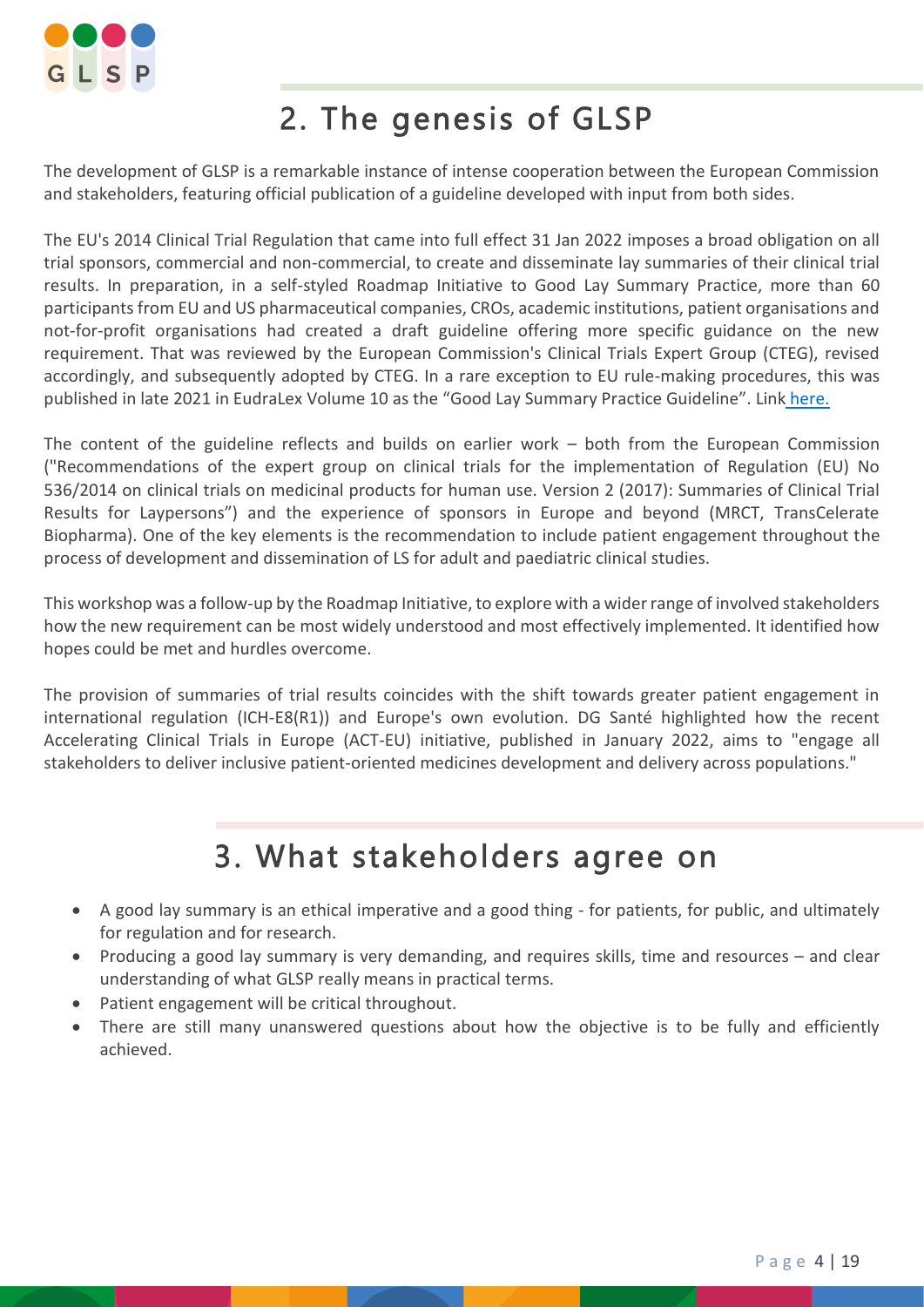

## 4. The legal requirements

Clinical trial sponsors will need to prepare a summary of the results of each of their clinical trials in a format that is easy to access and to understand by anyone who would not have the necessary scientific background. This has to be submitted to the EU's central CTIS (Clinical Trial Information System) database at the same time as the scientific results summary – that is, no later than 12 months from the protocol-defined end of the clinical trial (but six months for paediatric trials, and up to 30 months for non-therapeutic Phase 1 trials). The lay summary must be in at least one of the languages of the member states concerned (trial participation), and it is recommended that it should also be in English, with the option to add additional versions later. Information about this legal requirement must be provided to all participants before entering a clinical trial.

The LS must contain:

Clinical trial identification (title, protocol number, EU trial number...);

Name and contact details of the sponsor;

General information (e.g. where and when the trial is conducted, main objectives, rationale);

Population of participants (e.g. number of participants/Member State concerned, age groups; inclusion and exclusion criteria);

Investigational medicinal products used;

Description of adverse reactions and their frequency;

Overall results of the clinical trial:

Comments on the outcome of the clinical trial;

Indication if follow up clinical trials are foreseen;

Indication where additional information could be found.

## 5. The challenges

Meeting the high ambitions of CTR and of GLSP is a challenge for all stakeholders – not just for sponsors for complying with the detailed requirements of the legislation, but for investigators and researchers who are expected to adopt reinforced roles in the process, and for organisations funding trials, who will be faced with increased demands for support. The challenge extends to patients whose input will be central to success, to the public at large who will be offered a new level of information about medicine development, and to the authorities who have to ensure that the legislation is followed.

One of the principal challenges as this new requirement comes into effect is the widespread **lack of awareness** of LS, among all stakeholders, and insufficient understanding of requirements among trial sponsors and trial funders. The lack of awareness of the guidance available on GLSP is consequently all the greater.

There is also widespread **uncertainty** among stakeholders on the definition of LS, with frequent confusion with the tabular summary results – the technical summary – that also has to be submitted to CTIS, grant application summaries, protocol summaries for ethics committees, plain language summaries of publication abstracts, with patient information leaflets, press releases, or with Patient Reported Outcomes (PROs) (which differ fundamentally since the focus of PROs is the patient experience, not the drug).

Uncertainties about the scope of LS also lead to questions about whether LS are required for observational, non-interventional studies, or whether an LS is required on interim results, such as in trials with extension studies without a defined study end.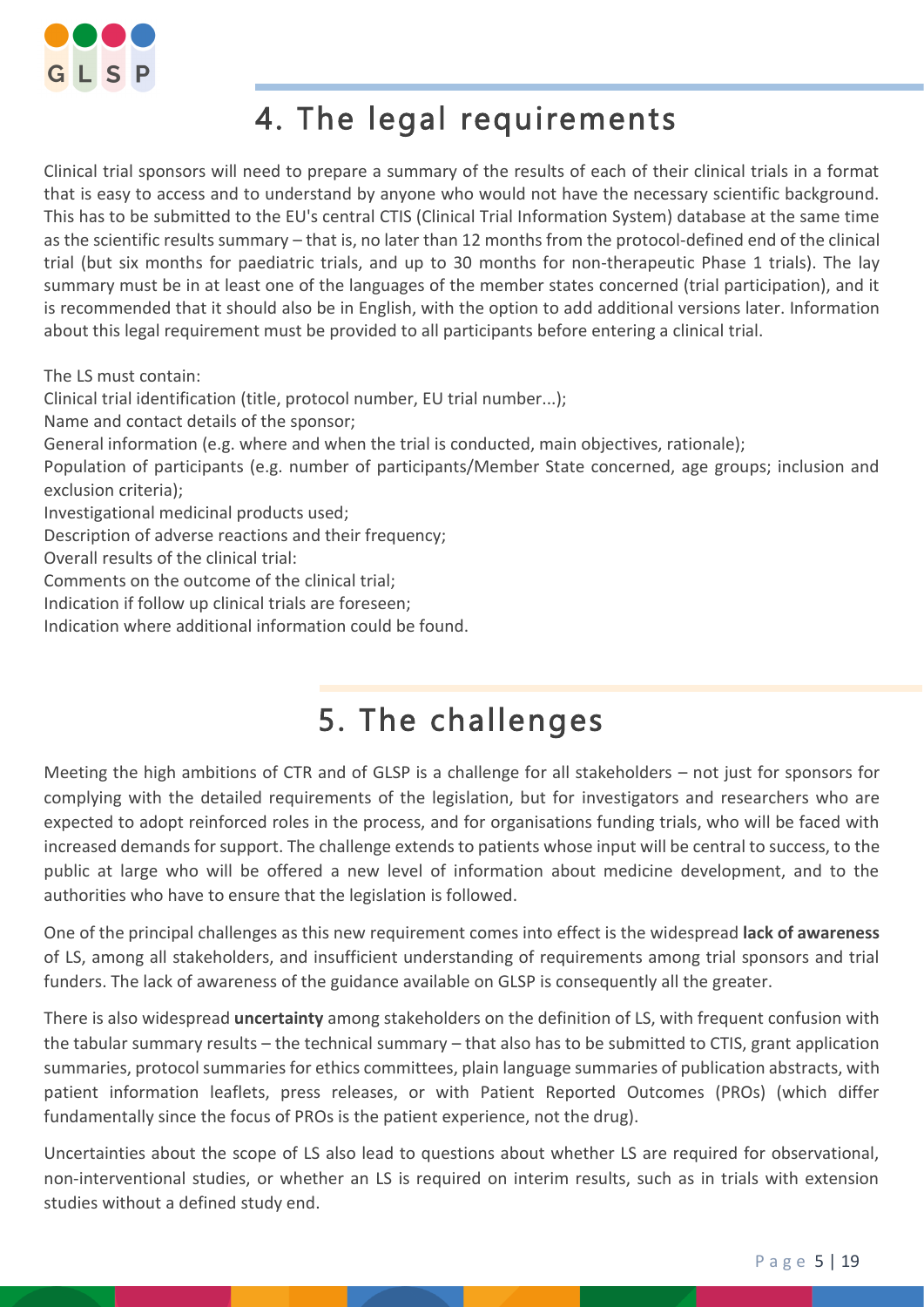

Questions are frequently raised on **timing** – not only on producing individual LS, but also on implementation overall during the ongoing transition of trials from the previous legislation to the framework of the CTR.

Inevitably, the **withdrawal of the UK from the EU** also raises questions on multi-centre trials with a site in the UK.

More specifically, the challenges discussed in the workshop focused on the specific headings of the GLSP guideline**: planning, development, translation, and dissemination.**



This Section 5 "The challenges" outlines those key challenges and questions. Section 7 "Proposed solutions", on pages 9-12, contains recommendations voiced at the workshop for meeting these challenges and answering these questions. *(Issues specific to non-commercial trials are highlighted in italic)*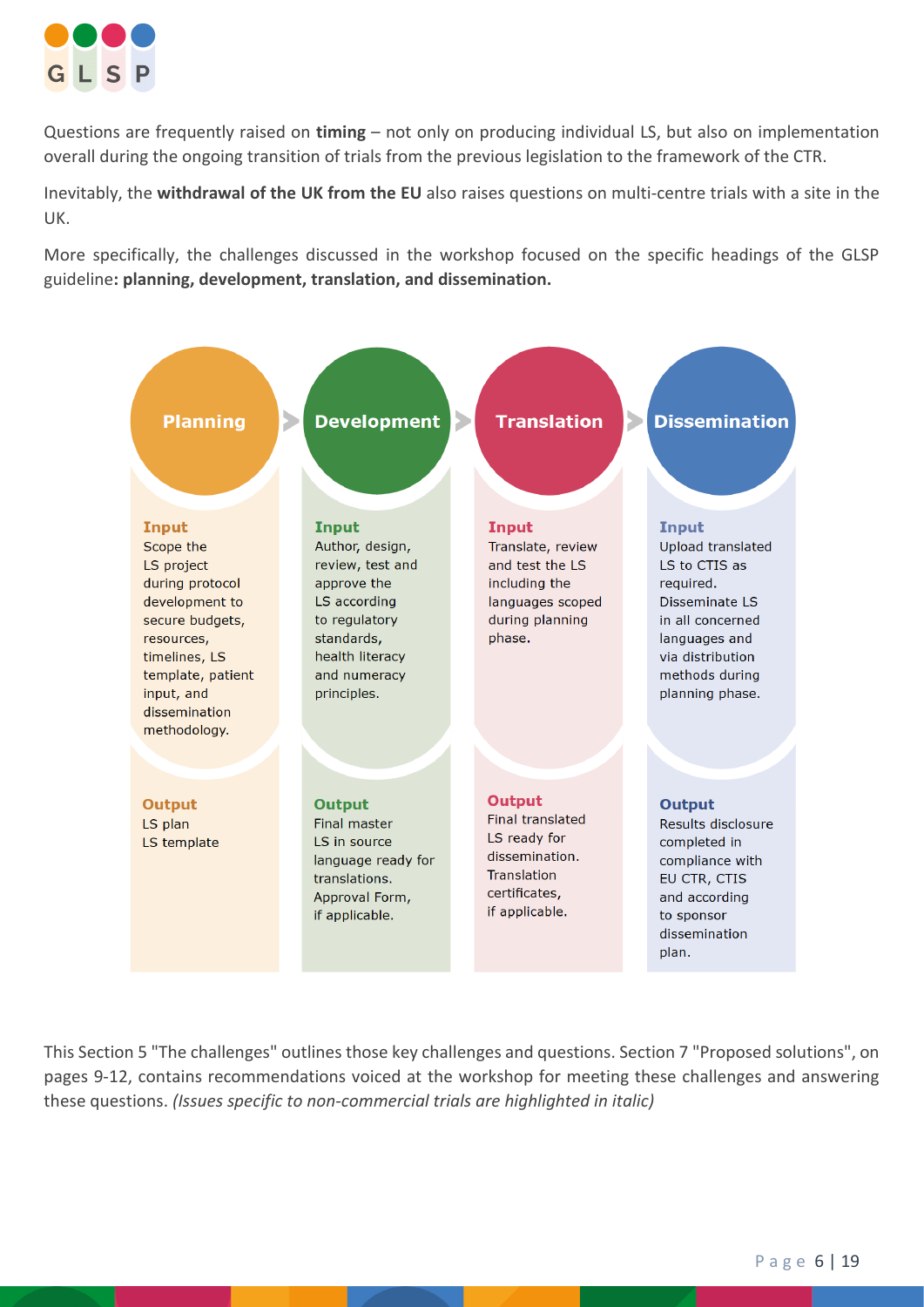

## Planning

Planning the LS implies foreseeing clear **provision, timetabling and resources** for every aspect of LS delivery: template preparation, writing, review, patient engagement, translation, and dissemination – along with respective budgets. Estimated time for writing a LS is between 35 to 105 hours.

The planning phase should also – long before results are available -incorporate **decisions in principle** on the content of the lay summary, and the strategy for dissemination.

## Development

Creating the LS is – as was stressed repeatedly at the workshop - "more than translating clinical words". Since the LS will be the first time that lay people see information about the trial outcome, it is even more important to make sure it is presented in a way that makes it **clear** for them. This challenge is matched by that of ensuring that the information reaches the **public at large**, who feature among the intended beneficiaries of the LS, and who cannot be assumed to have any knowledge of the disease or condition that is targeted by the trial.

The process has to take account of the reality that the **information priorities of trial participants**, patients and the public at large can be – and often are – very different from the perceptions and presumptions of industry and clinicians.

The production of the LS has to aim at a text that is comfortably within the **reading level** of the audience. That is not only a demanding task – and one that is equally demanding in terms of demonstrating that it is being achieved. It becomes even more demanding in the case of LS for paediatric trials.

Meeting the simultaneous requirements for **readability and scientific rigour** can raise questions over reconciling the two. And since ensuring readability for a non-scientific audience inevitably implies some extensive text to accommodate explanations of terms or concepts, there are questions over what the appropriate length of the LS is – and whether excessive length might be counterproductive by deterring lay audiences.

Since many elements of a trial results might not fit neatly into a yes/no format, there are likely to be areas where some i**nterpretation** of the data is appropriate. That raises questions over the legitimate or appropriate scope of interpretation.

While a "gold-standard" of neutrality, accuracy, impartiality and content balance is easily enunciated, there are likely to be issues of judgement over compliance. Even the relatively simple stricture of "strictly nonpromotional" can be open to interpretation – and there is no provision in the legislation for **monitoring** of or ruling on compliance.

Since the legal requirement for a LS to report "main objectives" will naturally tend to a focus on primary endpoints, it may be considered appropriate in the case of some trials also to report on **secondary endpoints** – raising the question as to which, and the criteria for any selection. Even if the concept of "patient relevance" is to be a criterion, that still lacks – and possibly defies – a definition applicable in all cases.

The principle of patient engagement throughout the LS process presupposes a ready supply of patients ready and willing to engage. But there is widely uneven capacity of organised patient advocacy across the EU (and around world), and a correspondingly uneven supply of patients to engage. The risk and challenge is that **demand for patient input** can in some circumstances outstrip supply.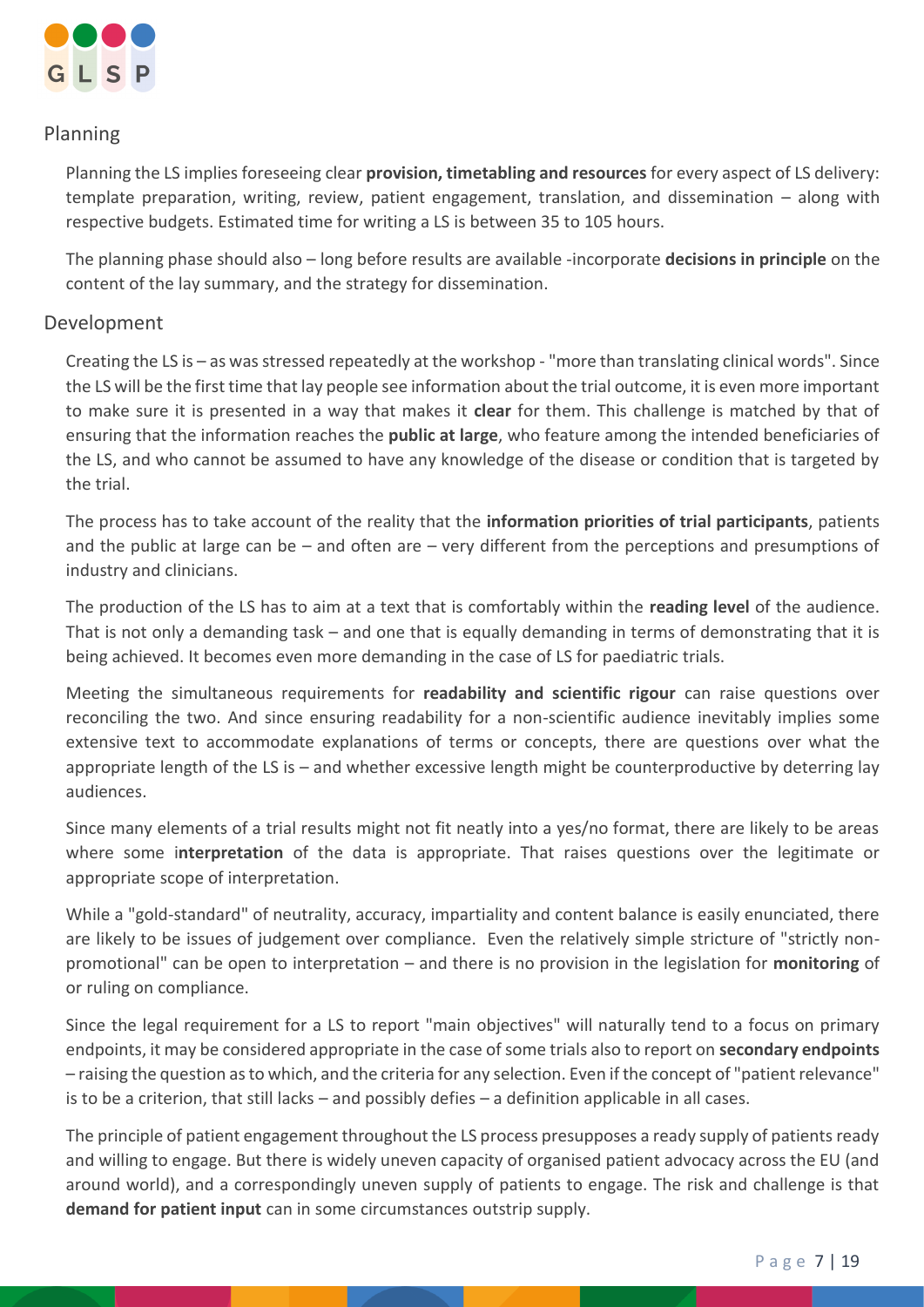

## **Translation**

One of the most obvious challenges on translation is the decision on **how many language versions** should be created, and what criteria should govern the decision. Should translations be made into all languages of all countries where the trial was conducted? What attitude should be adopted to regional or national variations of languages? And what of minority populations in countries covered?

The **timing of translations** also raises questions, principally because they have to be ready within twelve months of the end of the trial (or six months for paediatric trials) so they can meet the legal deadline to be submitted along with the summary of results. This means early preparation (particularly to allow also for translation). And although the legal requirement is only that one version of the LS is to be submitted along with the technical summary, when translations appear in other languages raises issues of a more moral nature on fair access to information for all.

Ensuring **fidelity of translations** to the original is another evident challenge, as is the need for consistency across the full range of translations, which can be an issue in the face of demands for local variations to meet local linguistic or cultural sensitivities.

## Dissemination

The task of dissemination bristles with challenges. How should the LS be disseminated, where, by whom, and to whom, in what languages, and for how long?

If investigators or other professionals linked to the trial itself are to be recruited to the task, will they require specific **training as communicators**?

Satisfying a "where" objective may not automatically achieve the desired result, since "findable" does not equate necessarily to **"accessible**" – in the case, for instance of an LS placed on a website rarely visited by – perhaps even unknown to - the public.

If an LS reports only **interim results (**where this is permitted because of the nature of the trial), should it be withdrawn/updated as and when subsequent data becomes available?

In some **multi-regional trials**, the study may finish in the EU before it does so in other regions, raising the question as to when the LS must be uploaded to CTIS. And where a study is global, with what additional measures (and with what timing) should dissemination of LS be pursued?

The provision at present under CTR is for LS to be uploaded only in **PDF** – but this medium may not always permit the most appropriate communication, particularly for **paediatric trials**, where "live" presentations or video might be more appropriate.

Whichever methods are chosen, dissemination should ensure the information is **accessible for all**: people with disabilities, elderly, people with low literacy.

**Verification** of the effectiveness of dissemination is another obvious challenge, raising questions of what constitute appropriate metrics? On a website, for instance, is it the number of clicks, time spent on the website, or number of downloads?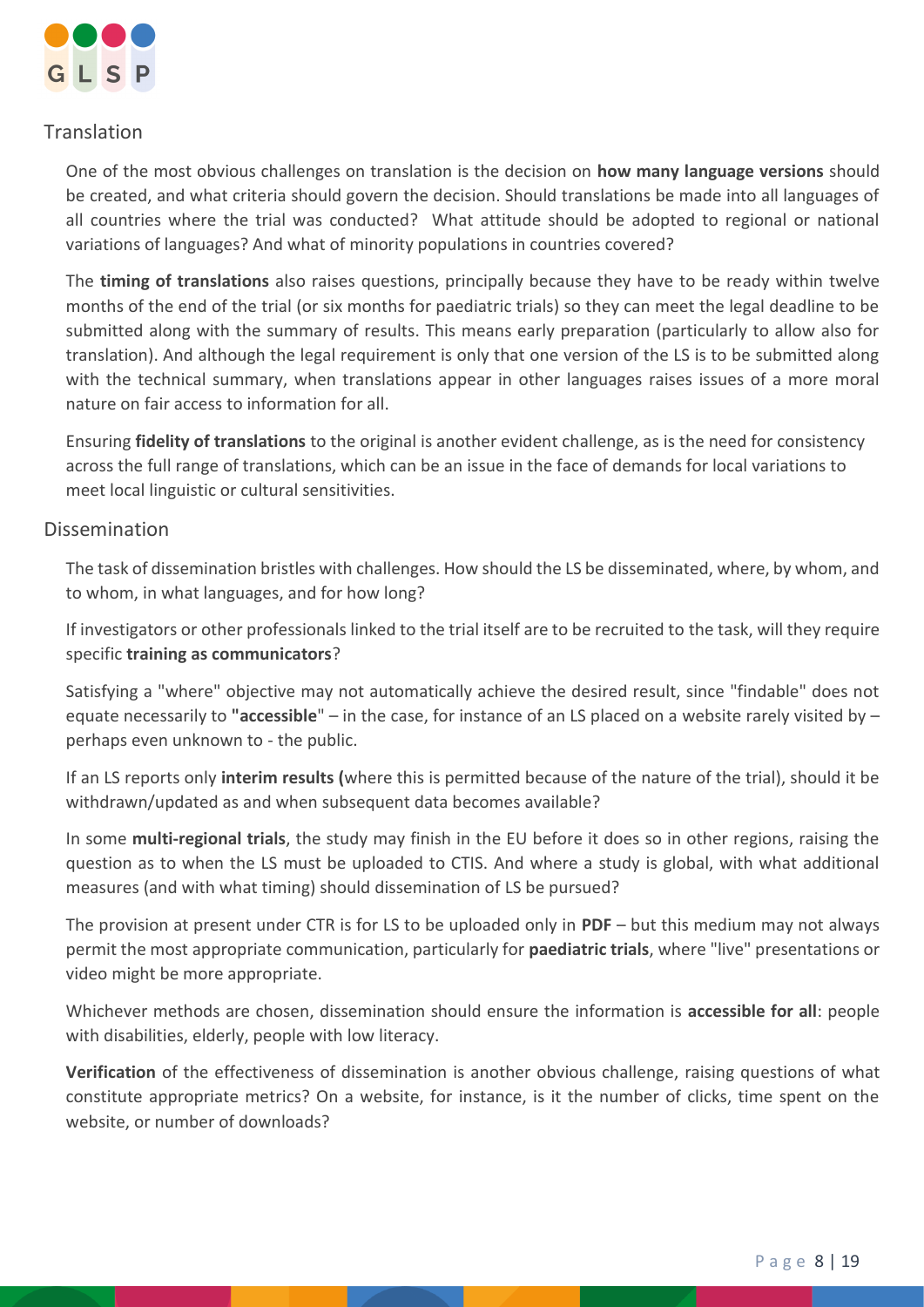

## *For non-commercial: trials:*

*In addition to the challenges facing all sponsors, there are particular difficulties for non-commercial trials – notably over funding, resources, capacity, and infrastructure. Research grants typically cover eligible "research costs" only, and funds can only be used while the project is "active" – while reporting falls mostly after a grant has been closed. Academic sponsor organisations have no central budget for experienced "medical writing" staff. There is anecdotal evidence of poor understanding and awareness among many research funding bodies of LS and its demands.*

## 6. Opportunities

Despite the daunting list of challenges, the advent of LS brings with it some striking opportunities for sponsors and for the wider research and regulatory framework. In brief, those noted at the workshop included:

- wider implications for **collaboration** for such a joint work, and possibly with the EU authorities, as well as enhanced and more systematic collaboration between hospitals and academics, and a supportive role among clinical trial centres at hospitals for academic studies
- GLSP presents a unique opportunity as a role **model for patient engagement** all over the world, stirring culture change even beyond the CTR and beyond medicines regulation, with the recognition that patient involvement in the LS process brings added value and better results. Ultimately, GLSP could and should become the norm for everyone in clinical research
- revised understanding should be the result among **funding** bodies as bids for funding begin to routinely feature demands for covering the costs of LS
- LS is also useful for **researchers** to better communicate their results and focus on impact for patients helping researchers to humanise the research
- the discussions have led to calls for the creation of a **paediatric** LS work group

## 7. The proposals for solutions

This section corresponds to the earlier Section 5 (on pages 7-8), of the key challenges and questions. It summarises proposed solutions and recommendations voiced at the workshop.

Some broad recommendations were made to ease some of the broader challenges.

- To remedy the current low level of awareness of LS and GLSP, dedicated **training** and workshops should be developed.
- To overcome the scale of the challenges and impart optimism, it should be recognised that **GLSP is evolving** and growing, in parallel to the three-year transition by the end of which all Clinical Trials (CTs) will be conducted under CTR. GLSP is "not something that we made once, put on a shelf and closed our eyes", as one participant observed. A pragmatic step-wise approach to implementation is advised, in line with available resource. As another participant said: "A little is better than nothing in patient engagement"
- To ease **funding** constraints, particularly for academic studies, it is essential to win changes to the current concept of eligible research costs in research grants, so that they allow for GLSP costs out of time.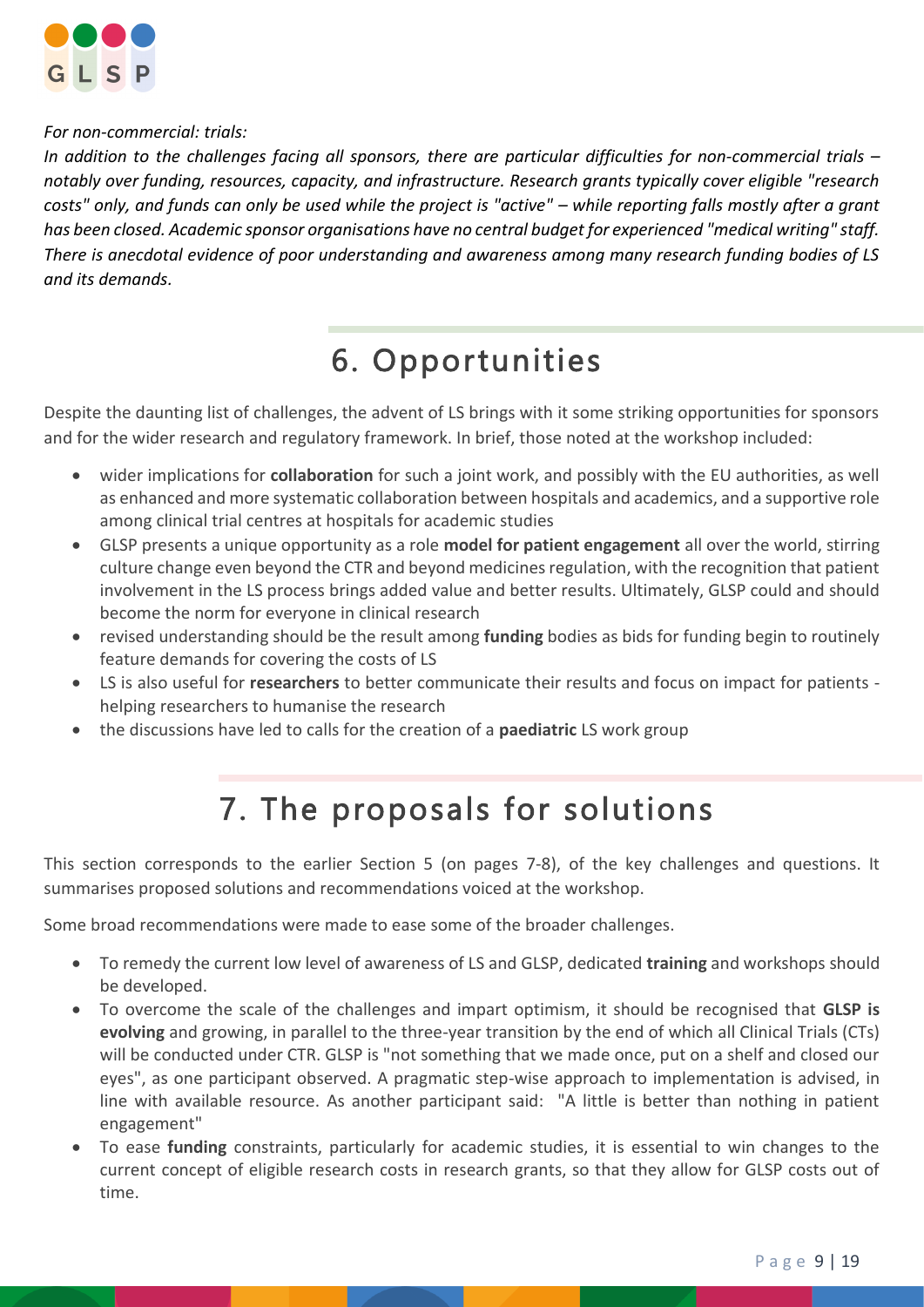

More specific recommendations follow in line with the specific headings of the GLSP guideline: **planning, development, translation and dissemination.**

## Planning

Planning should begin early, based on a Standard Operating Procedure (**SOP**) covering all the tasks involved in writing, review, and dissemination of LSs. Develop a general template of process flow that includes graphics and icons. Provide budget and resources for LS production, including cost of translation and dissemination. Develop a strategy for a comprehensive involvement of patients in LS production.

Develop a consistent strategy for **patient involvement**. A patients' panel review with a working minimum of three members should be set up at the earliest stage of planning each trial.

Where the trial is part of a global programme, the planning needs also to provide for **scalability**.

To ensure compliance with GLSP throughout the trial, **expertise** in producing LS should be developed and incorporated into the skill-set and reflexes of professionals in the clinical research settings or units.

## *For non-commercial trials:*

*A structured approach will be needed to improving awareness about the need for LS among all academic stakeholders and academic public funding bodies, including EU-supported funders such as under Innovative Health Initiatives (IHI) or Horizon Europe.*

## Development

**Adopt the GLSP guidance** to your specific approach to LS content.

As far as resources allow, establish **a team of writers and designers** with the appropriate skills, in terms of scientific knowledge and familiarity with clinical research, with specific communication skills in lay language writing and editing, visual and graphic design principles, bearing consistently in mind the linguistic differences between scientific and lay language. Establish practices on clear headings and subheadings, use of white space, simple and clear graphics.

Provide **Training** and **clear guidance** for internal reviewers.

Consider health **literacy and numeracy limitations** in the audience in the presentation of text and data.

Consider development of LSs for **children.**

The treatment of the trial data should ensure that the information is put in focus and in **context**, not only presenting the facts but also discussing what the trial is bringing to the knowledge of the product.

It should clearly explain the relevance of **side effects** described in the clinical trial.

The patient information sheet and informed consent form can be helpful **sources** for lay summaries.

The information should be presented to avoid any risk of **misleading** – such as undue prominence given to statistically insignificant figures inducing a false impression of the overall findings of the trial. This is particularly true for the treatment of secondary endpoint results, which are usually not statistically powered and therefore less reliable.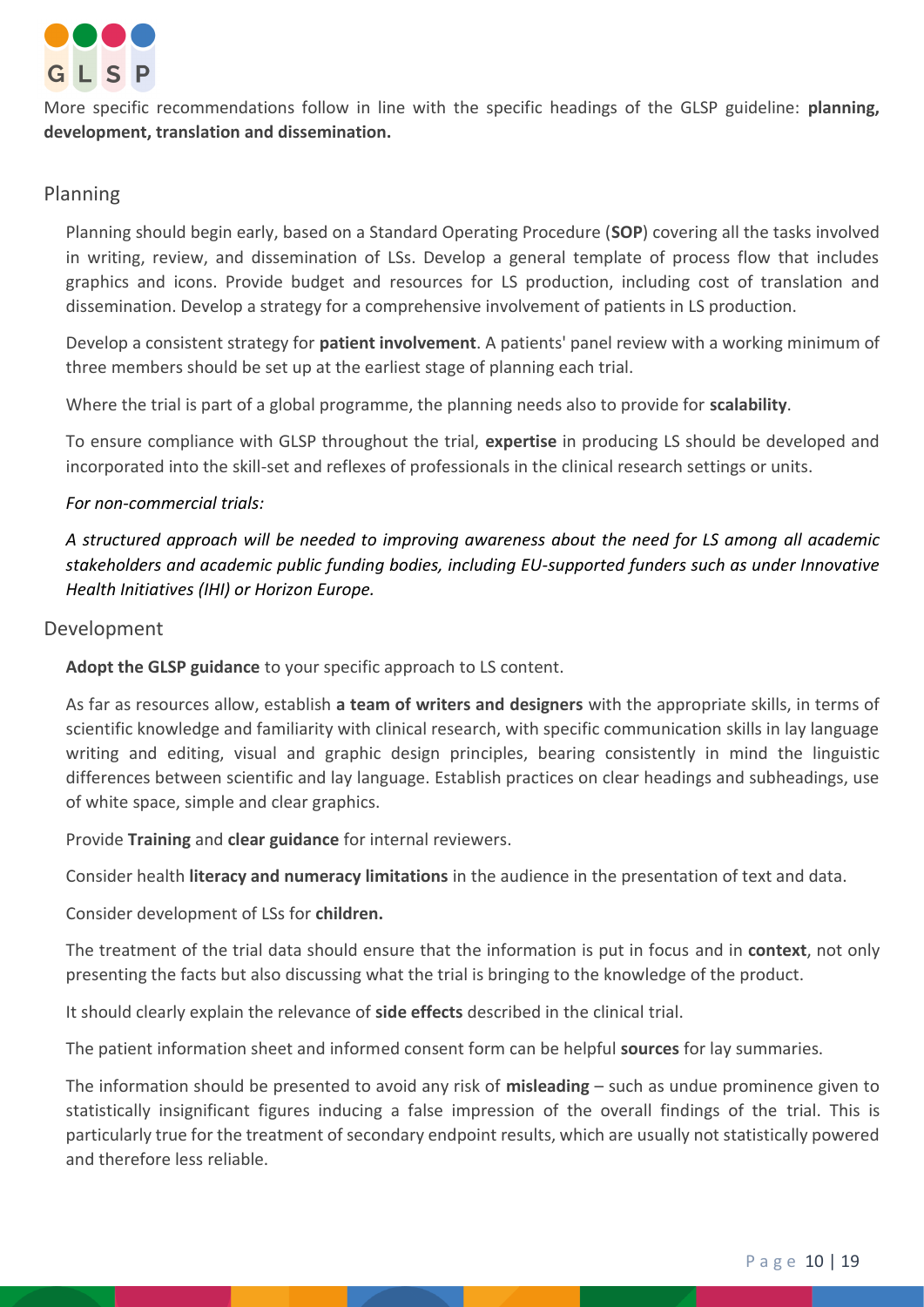

Each lay summary should make clear that the trial in question – and the LS itself - is just **one of a of a series of tests**, and that there are other documents that patients or the public should also take account of.

To avoid the risk of accusations of **cherry-picking** from the results as they emerge at the end of the trial, sponsors should state up-front a clear policy on the criteria to be employed for decision-making on content. The LS should in consequence be developed independently of the results outcome, and not adjusted in the course of its evolution.

There is no provision in the EU rules for ethics or regulatory review prior to loading or publication of the lay summaries, or for **monitoring**. The sponsor is fully responsible for the quality of the content.

Methods need to be found for **testing LS** for accuracy, readability and comprehensibility, and particularly to check them for whether they hit the appropriate reading level.

To ease **understanding** among non-scientific readers, the LS should include audio of "unpronounceable" drug names.

Panels of patients should be used to scrutinise the content for **impartiality**/neutrality.

Efforts are needed to generate collaboration and training among **patients as contributors** to the LS process.

## Translation

## Procure adequate **translation skills**.

Over and above the legal requirements, at least one language of the participants and English - to increase transparency and give access worldwide - are seen as the **minimum**.

In multinational trials, local sponsors should verify the fidelity of translations, and the appointment of a **responsible person** can ensure legitimacy of any changes and avoid translation-driven variance in the messaging output.

## *For non-commercial trials:*

*Sponsors of non-commercial trials may be able to recruit fellow academics from other disciplines in their institution (such as linguistics or communications) to support relevant training. They are also encouraged to engage with professional organisations for medical writers and EUPATI to support their work on LS.* 

## Dissemination

Beside the publication of LS in the **publicly accessible part of CTIS** as requested by the Regulation, DG Santé advises that information on that availability of the LS should be provided through newsletters and similar published highlights, through liaison with patients and consumer organisations, through subscription services offering targeted dissemination, and through investigators and even trial participants (backed up by suitable training).

**Direct dissemination** can take place via e-mails from investigator to patients, or through printed documentation. **Indirect dissemination** on the sponsor's website is also permissible, on the strict understanding that the LS content and its presentation are non-promotional.

Investigators or site staff should be **trained** in how to present the lay summary, and suitably reimbursed.

DG Santé advises that notwithstanding the current guidance to submit LS in PDF format, the source data should be retained in a searchable format to permit subsequent use. The possibility of the use of other **formats** is currently under review within the Commission.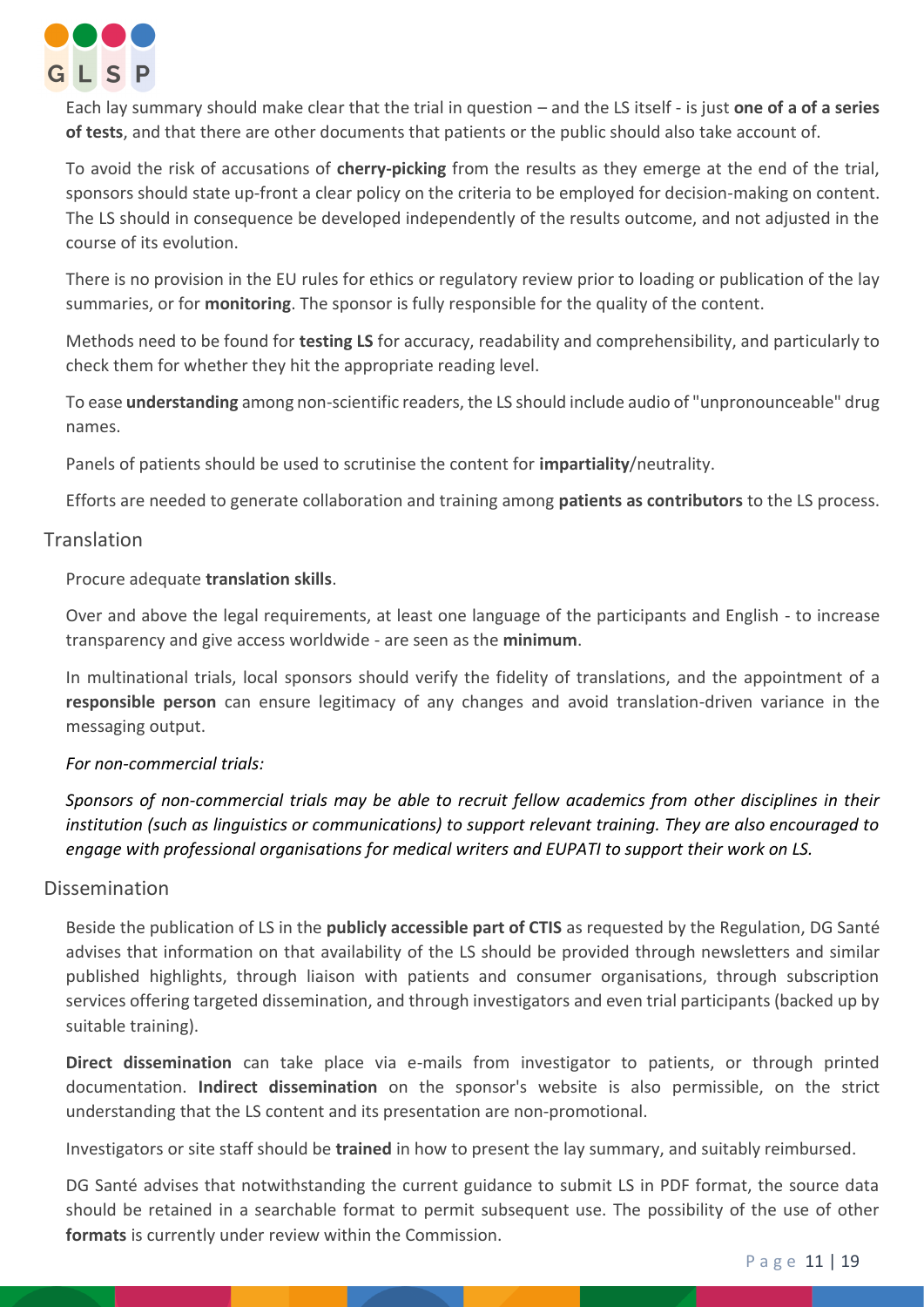

A large trial may have its own website engaging with patients and future study participants (with access codes for trial participants), and can showcase its activities in the trial world or the relevant area of diseases

(although it is recognised that this is **resource intensive**, and trial participants may lose or forget their access codes over time).

The **choice of dissemination method** will take account of trial size (number of patients and sites), characteristics of trial population, available budget and infrastructure, and local regulations.

A link to the lay summary should be included in relevant **scientific articles**.

Whichever method is chosen, it is recommended to **widely advertise the CTIS** portal to lay audiences and to patients.

The system allows the upload of LS along with **uploading interim results**, according to EMA, and not just with final results. But the release of interim results should be the consequence of advance planning that is communicated in the application and to trial participants.

It is permissible to **upload additional translations** after submission of the initial LS.

Feedback mechanisms should be created to **monitor the effectiveness** and aptness of the dissemination perhaps through investigators and patients face-to-face, or via patient organisations.

**Training and awareness-raising** could be pursued via co-organised sessions with patients (e.g., EUPATI) and with EMA working parties who could act as channels to different medical societies, professional organisations, and scientific and medical organisations.

To overcome the risks of demand for patient input outstripping supply, efforts should be made to **boost patient representative bodies**, and to enhance connections among them.

The good offices of patient bodies can be sought to reach through their networks the **average patients** that are among the key audiences for LS.

There are options for **delayed upload**, e.g., in multi-regional trials when the study is finished in the EU but not yet in other regions.

## *For non-commercial trials:*

*Applicants for funding should plan for patient involvement and insist on including the demand in their applications to research organisations.*

*Smaller academic centres may need to devise their own methods for dissemination, depending on budget and infrastructure, or use third-party websites*.

*Research organisations should review their funding methodology to include provision for LS production and dissemination. They should also explicitly take account of patient engagement in their own operations.*

*Industry may be a potential source for support to academics for relevant expertise development.*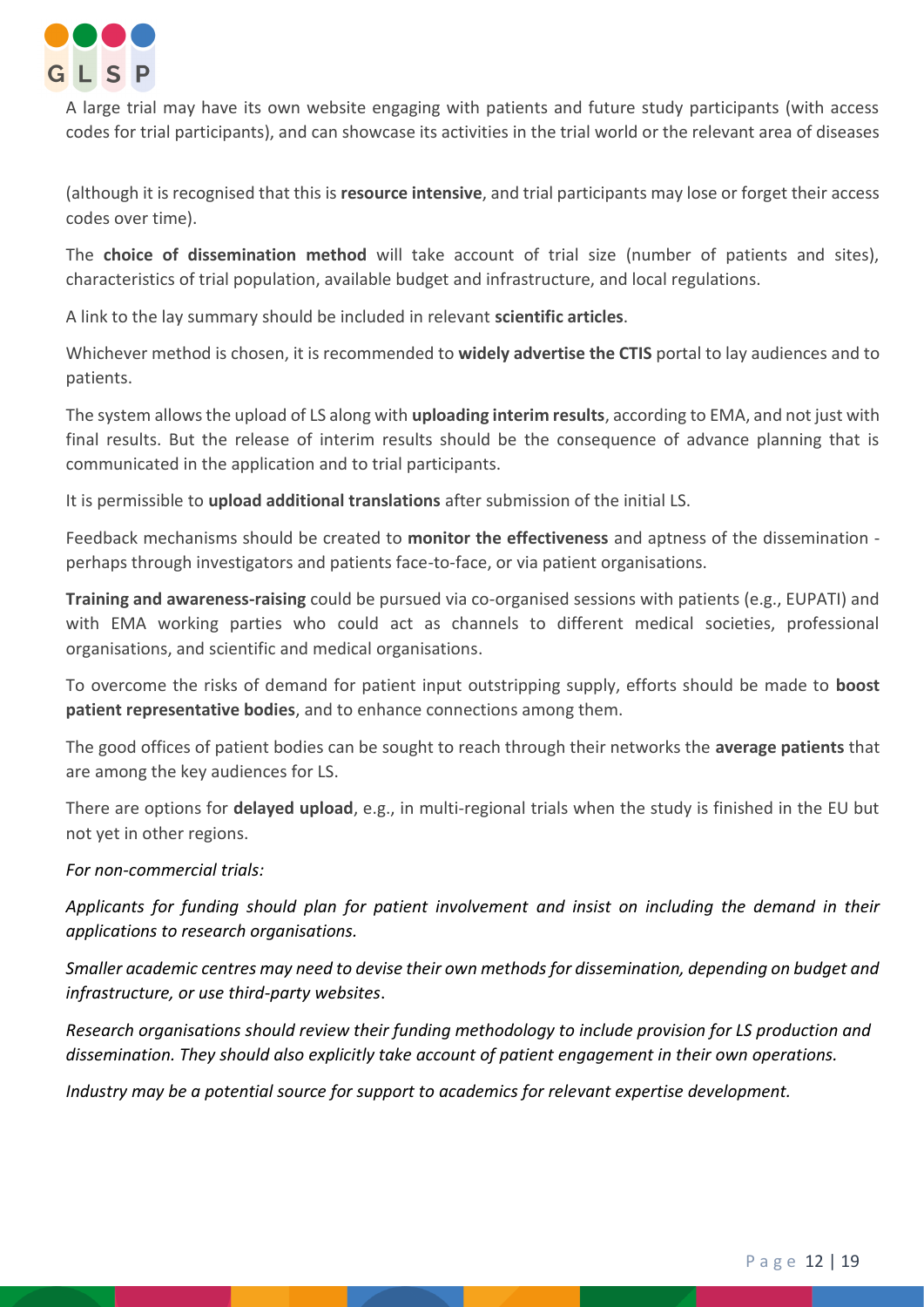

## 8. Conclusion

The task is not easy, as the workshop demonstrated. The challenges are numerous, intrinsically complex and administratively demanding. The search for solutions is repeatedly exposing issues where interests diverge among stakeholders, and wide consensus is far from automatic. But the imperative of identifying the best procedures to meet the shared responsibilities has triggered a readiness to move forward together in a pragmatic fashion. The workshop was a further and crucial step in forging a pathway that will have to be followed by all stakeholders to achieve success – for individual trials, for individual treatments, for the credibility of the institutions that make decisions on treatments, and for the broad ecosystem within which new treatments can continue to be developed for the longer-term benefit of patients and European health. But the hope and expectation is that this process will lead to the definition of and agreement on good practices for LS evolving over time towards the ultimate objective of permitting patients - and Europe - to benefit from the very best practices in health. It is considered important to maintain the momentum developed over recent years and months, and the workshop participants shared an emphasis on the need to provide training to stakeholders to facilitate the process for planning, development, translations and dissemination of LS.

At the end of the workshop, the objectives of lay summaries are now clearer, the mechanics better understood, many of the challenges more precisely identified. The early stirrings among stakeholders of possible consensus have made themselves felt. Some tentative recommendations and proposals for action emerged and are now on the table. The immediate challenge is to refine them. The Roadmap Core Management Team will work on this list and develop a strategy for further steps in 2022. And because of the evident need to work together across many stakeholders, the ideal next step would be a joint workshop that would bring together a still wider group - sponsors (industry and academia), EMA, DG Santé, DG Research, IHI, other research organisations and patient organisations and even the European Parliament. Such a forum could generate a new degree of agreement about how best to increase the transparency that lay summaries can provide – and that the regulation requires. Through that, the real merit of this workshop will be confirmed.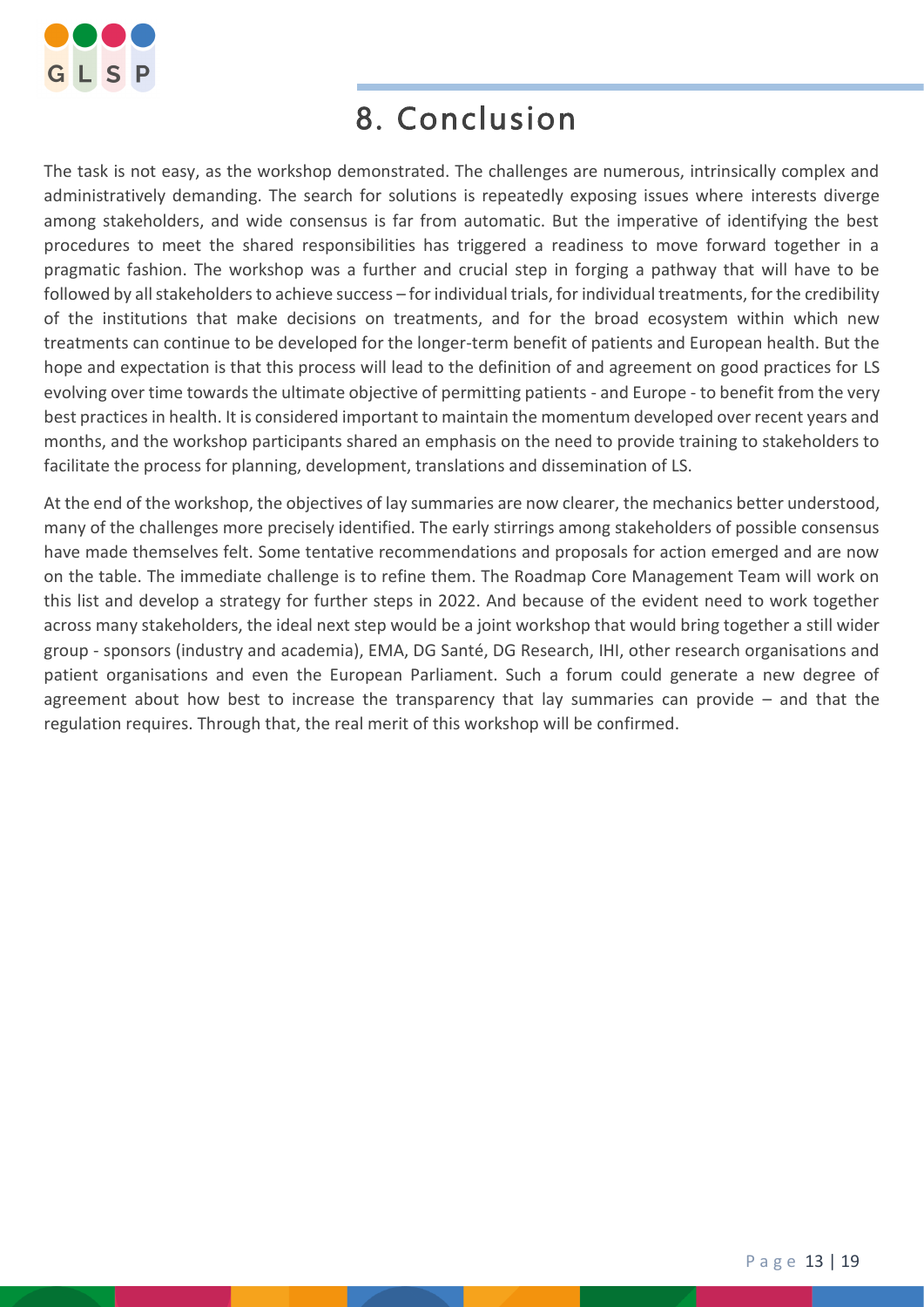9. Annex: Workshop Programme

# GLSP

# Implementing

# "Good Lay Summary Practice"

Virtual Workshop | 14, 15 & 21 February 2022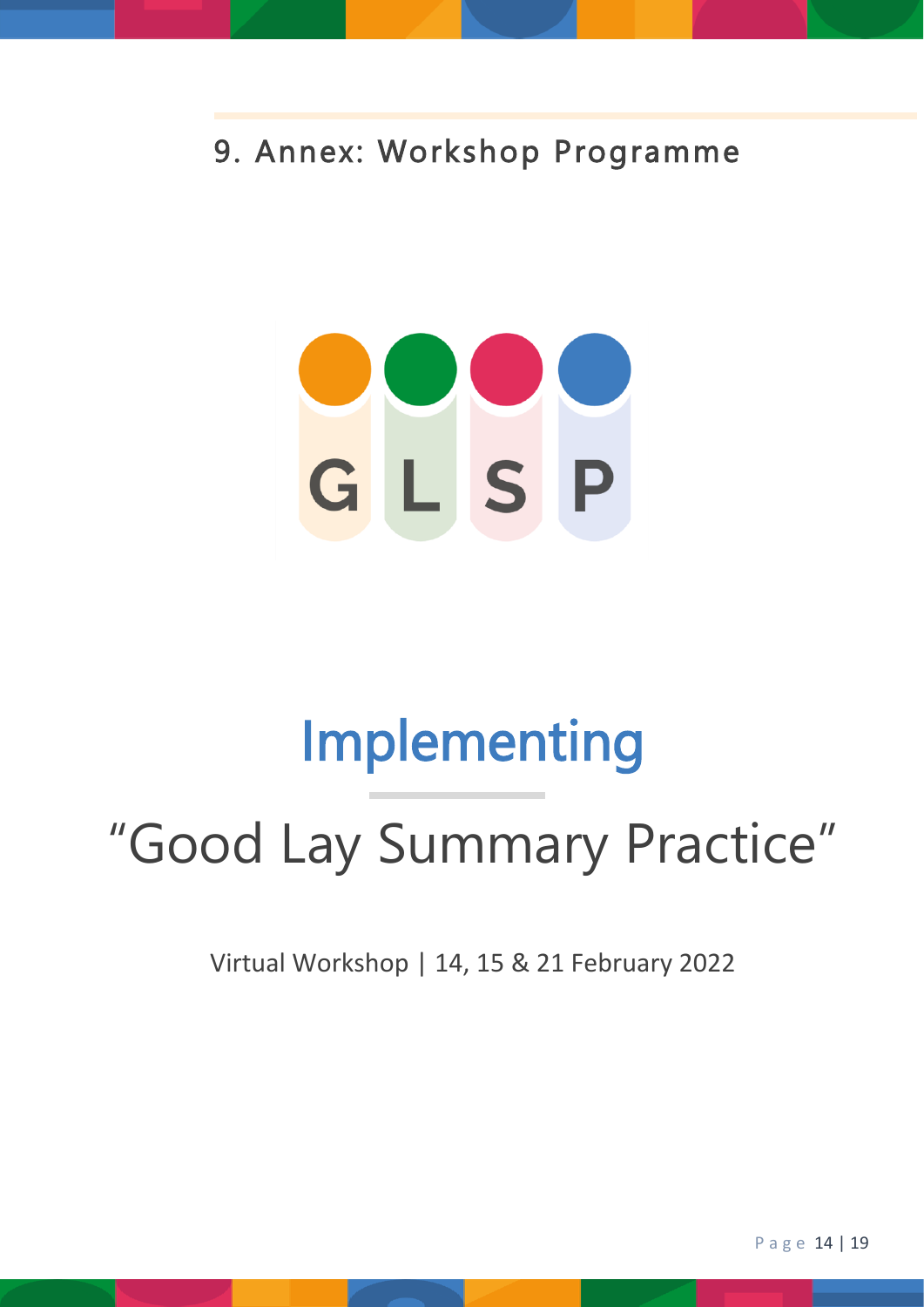

# Faculty & Programme Committee

## **Programme Committee**

**Kerstin Breithaupt-Groegler** AGAH **Solange Corriol-Rohou** AstraZeneca **Sini Eskola** EFPIA **Silvia Garcia** EFPIA **Debra Guerreiro** Janssen R&D **Dominique Hamerlijnck** ZonMW, EUPATI Fellow **Kaisa Immonen** EPF **Sabine Klager** ECRIN **Lotte Klim** Novo Nordisk **Ingrid Klingmann** EFGCP **Caragh Murray** Janssen R&D **Begonya Nafria Escalera** SJD Hospital **Margit Paul Margit Paul Hepatitis Hilfe Austria Iryna Shakhnenko EORTC** 

## **Faculty**

**Behtash Bahador** CISCRP **Kerstin Breithaupt-Grögler** AGAH **Solange Corriol-Rohou AstraZeneca Maria Dutarte** EUPATI **Silvia Garcia** EFPIA **Debra Guerreiro** Janssen R&D **Julie Holtzople AstraZeneca Laura Hagan** Novartis **Kaisa Immonen** EPF **Ingrid Klingmann** EFGCP **Christine Kubiak** ECRIN **Sandrine Lavalle LIM John Linnell** US COPD Coalition **Begonya Nafria Escalera** SJD Hospital **Margit Paul Margit Paul Hepatitis Hilfe Austria Maria Alexandra Ribeiro** CEIC, CTEG **Nicola Ruperto** PRINTO **Fergus Sweeney** EMA **Edit Szepessy** DG Santé **Pia Windelov** LionBridge

**Outi Saramäki** Laurea University of Applied Sciences **Thomas Schindler** Formally Boehringer-Ingelheim, Lay & Regulatory Writing

**Sylvain Giraud** European Commission DG Santé **Souzi Makri** Cyprus League For People with Rheumatism (CYLPER) **DK Theo Raynor DK Theo Raynor** Professor Emeritus, University of Leeds **Thomas Schindler formally Boehringer-Ingelheim, Lay & Regulatory Writing**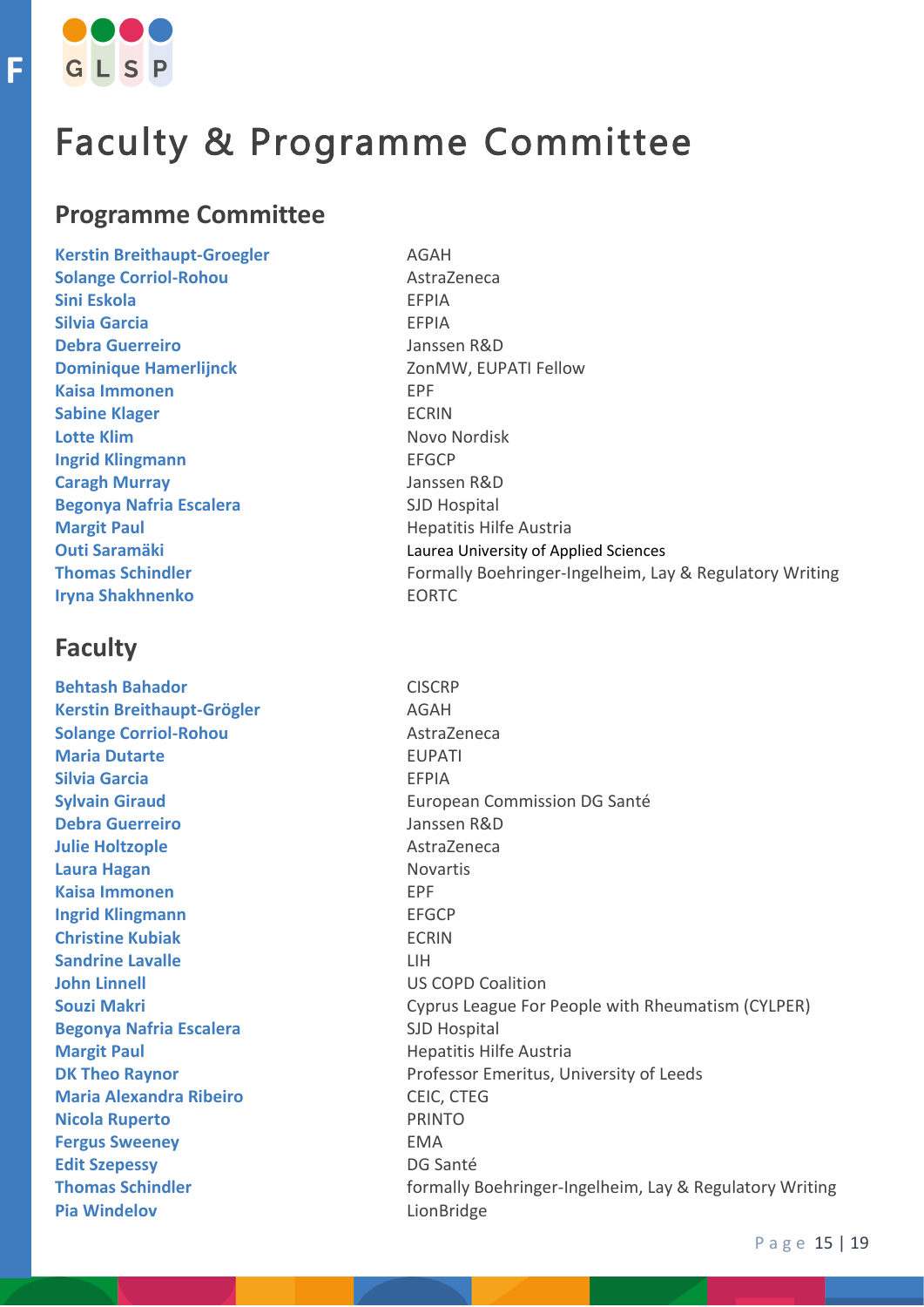

# AGENDA

## **Day 1**

## *14 February 2022, 13:30 to 17:45 CET*

13:30 Welcome and Introduction to the GLSP Development Process

- **Silvia Garcia**, EFPIA
- **Ingrid Klingmann**, EFGCP

## **Session 1**

GLSP, the new standard to ensure information on clinical trial results that is understandable to patients and the public

- 13:40 The European Commission's strategy to enhance transparency on clinical trial results to patients and the public
	- **Sylvain Giraud**, European Commission DG Santé

## 14:00 Good Lay Summary Practice:

- The new standard's principles The planning The development
- The translation The dissemination
	- **Thomas Schindler**, formally Boehringer-Ingelheim, Lay & Regulatory Writing
	- **Solange Corriol-Rohou**, AstraZeneca

## **15:30 Break**

## **Session 2**

Hopes and expected hurdles for implementation of GLSP

Chairs: **DK Theo Raynor**, Professor Emeritus, University of Leeds, and **Souzi Makri**, CYLPER

- 15:45 Lay Summaries in academia and publicly funded studies *Discussion*
	- **Christine Kubiak**, ECRIN
- 16:30 Patients' viewpoint *Discussion*
	- **Sandrine Lavalle,** LIH
- 17:15 Lay Summaries in global companies for global studies *Discussion*
	- **Julie Holtzople,** AstraZeneca
- **17:45 End of Day 1**

**1**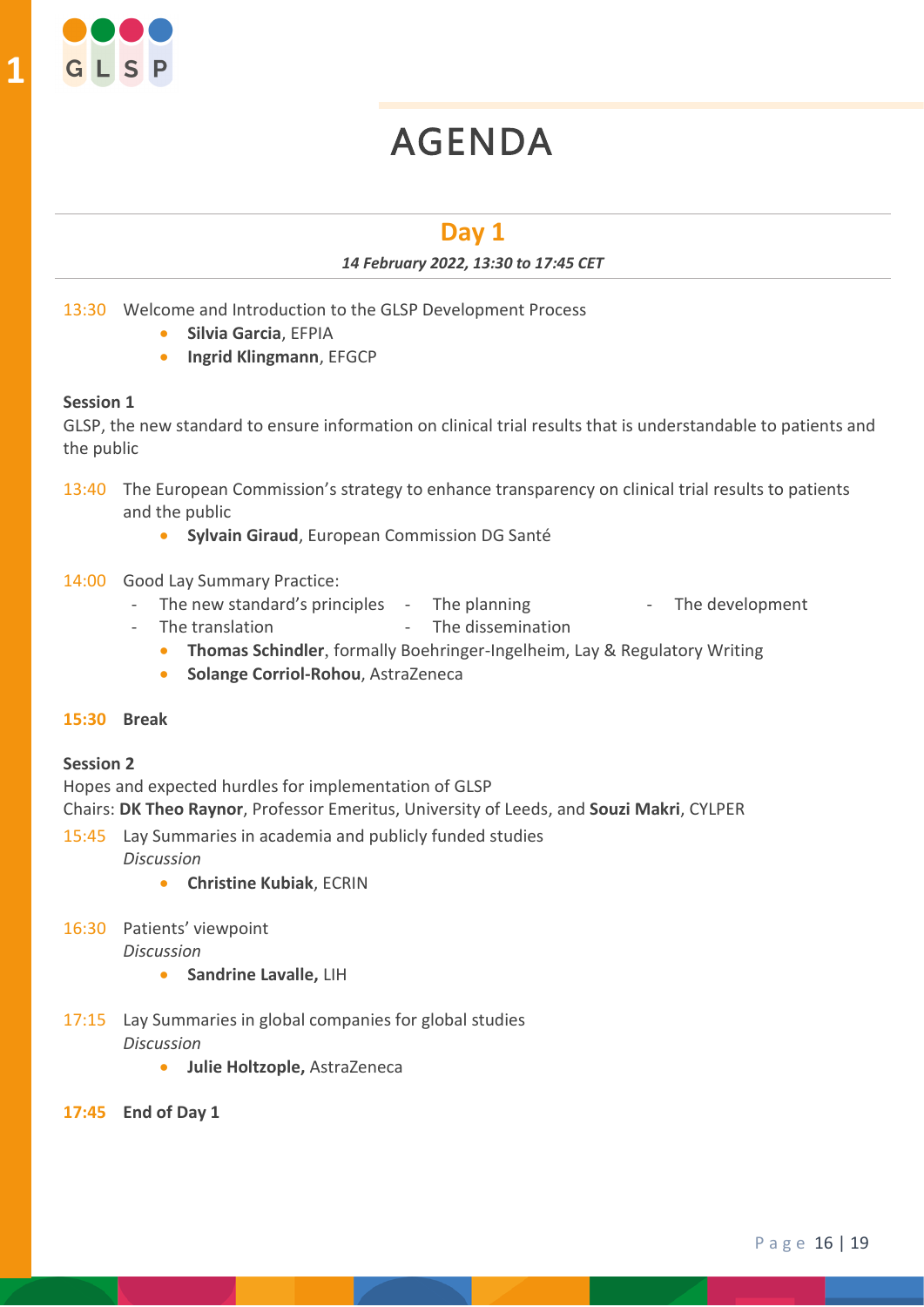

# AGENDA

## **Day 2**

## *15 February 2022, 13:30 to 17:45 CET*

- 13:30 Welcome and introduction to today's programme
	- **Silvia Garcia**, EFPIA
	- **Ingrid Klingmann**, EFGCP
- 13:40 Parallel Break-out Sessions (BOs) Block 1

Break-out 1: How to make patient involvement in GLSP work in reality?

- **Margit Paul**, Hepatitis Hilfe Austria
- **Laura Hagan,** Novartis

Break-out 2: Lay Summary translations – Needs, complexity, and suitability

- **Pia Windelov**, LionBridge
- **John Linnell**, US COPD Coalition

## **15:30 Break**

15:50 Parallel Break-out Sessions (BOs) - Block 2

Break-out 3: How to make Lay Summaries in paediatric studies the new norm?

- **Begonya Nafria Escalera**, San Joan de Déu
- **Solange Corriol-Rohou**, AstraZeneca
- **Nicola Ruperto,** PRINTO
- **Behtash Bahador,** CISCRP

Break-out 4: Approaches to the dissemination of Lay Summaries

- **Debra Guerreiro**, Janssen R&D
- **Thomas Schindler**, formally Boehringer-Ingelheim, Lay & Regulatory Writing
- 17:30 Feedback on highlights from the Break-out Sessions
	- **Margit Paul,** Hepatitis Hilfe Austria
	- **Pia Windelov,** LionBridge
	- **Begonya Nafria Escalera,** San Joan de Déu
	- **Debra Guerreiro,** Janssen R&D
- **17:45 End of Day 2**

**2**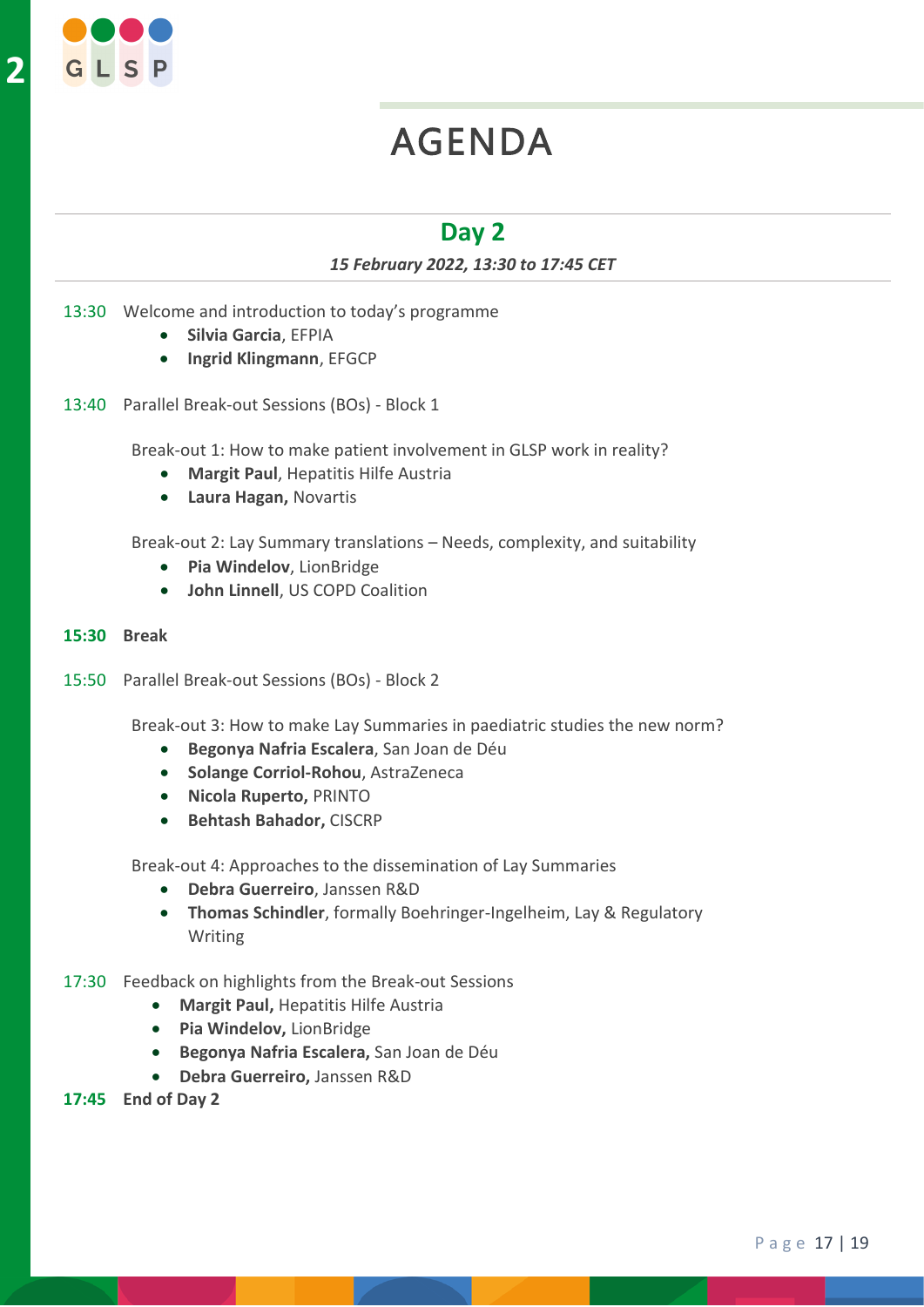

# AGENDA

## **Day 3**

## *21 February 2022, 13:30 to 17:45 CET*

- 13:30 Welcome and introduction to today's programme
	- **Silvia Garcia**, EFPIA
	- **Ingrid Klingmann**, EFGCP
- 13:40 Feedback from Break-out Sessions 1,2,3, and 4 Chair: **Kerstin Breithaupt-Grögler**, AGAH, and **Maria Dutarte**, EUPATI
	- **Margit Paul**, Hepatitis Hilfe Austria
	- **Pia Windelov**, LionBridge
	- **Begonya Nafria Escalera**, San Joan de Déu
	- **Debra Guerreiro,** Janssen R&D
- **15:40 Break**
- 15:55 How will EMA and CTIS fulfil the need for fair access to lay summaries in Europe and beyond? *Discussion*
	- **Fergus Sweeney,** EMA

## 16:25 Panel and plenary discussion

Increasing trust: Priority activities for successful implementation of GLSP Chairs: **Ingrid Klingmann**, EFGCP, and **Silvia Garcia**, EFPIA

- **Maria Alexandra Ribeiro,** CEIC, CTEG
- **Edit Szepessy**, DG Santé
- **Nicola Ruperto**, PRINTO
- **Kaisa Immonen**, EPF
- **Laura Hagan**, Novartis
- **Thomas Schindler**, formally Boehringer-Ingelheim, Lay & Regulatory Writing
- **Pia Windelov**, LionBridge
- **Solange Corriol-Rohou**, AstraZeneca

## **17:45 Conclusions and next steps**

- **Silvia Garcia**, EFPIA
- **Ingrid Klingmann**, EFGCP

**3**